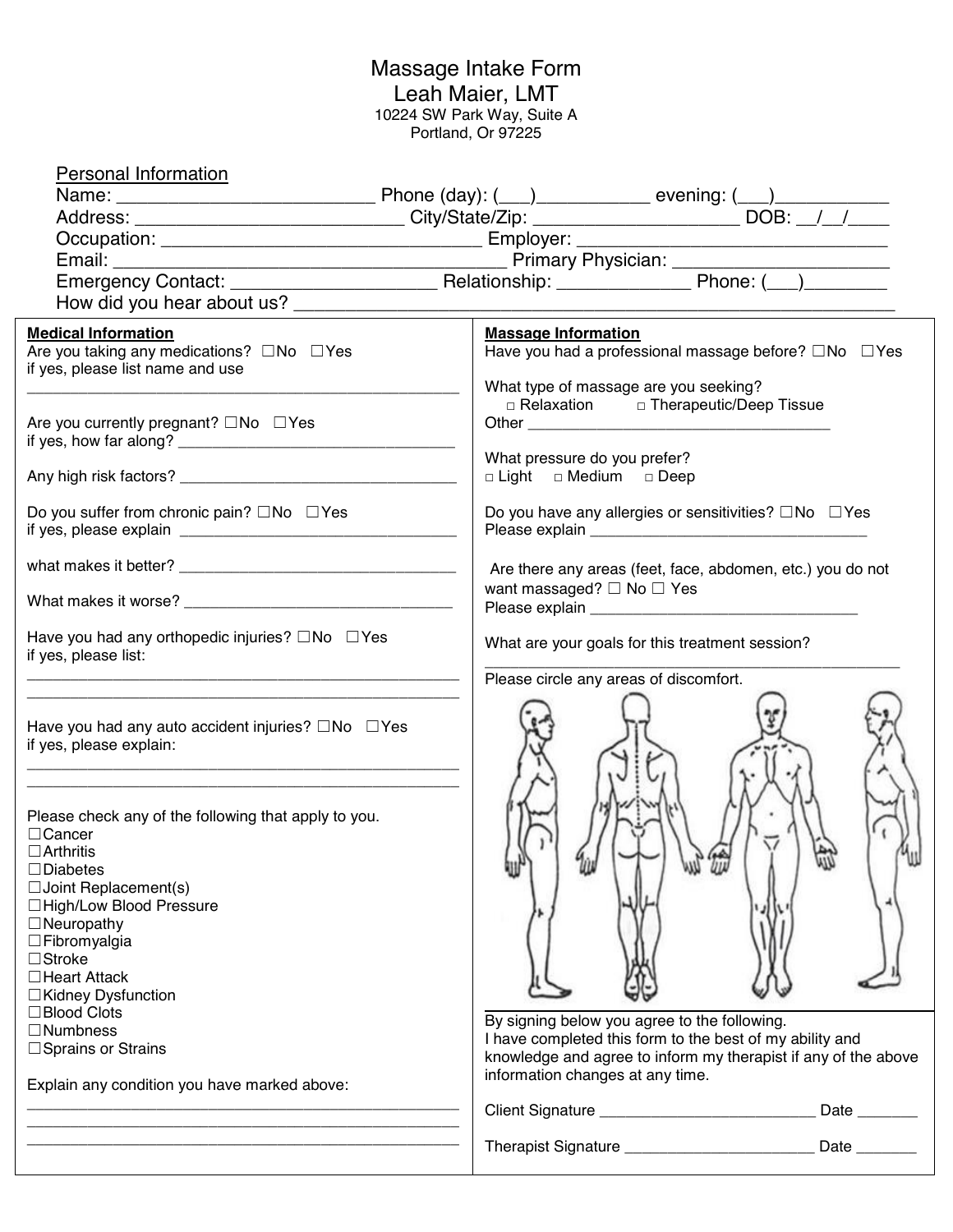## **Leah Maier, LMT**

**10224 SW Park Way, Suite A Portland, OR 97225 ph: 503.297.1174 fax: 503.297.2623**

## **FINANCIAL RESPONSIBILITY AGREEMENT**

### **Policy:**

1. All patients not covered by insurance must pay at time of service.

2. All co-pays, deductibles, and balances will be collected at the time of service.

3. In those cases where your insurance company denies payment, you are responsible for costs incurred. Payment is expected before the end of the billing month.

4. Any balances due to Total Health Wellness Center Providers after your Insurance carrier has notified the Clinic of payment or non-payment will be billed to you.

After thirty (30) days of the first bill, a finance charge of \$2.50 per month will begin to apply to your account. Any bill over ninety (90) days past due will be subject to collection procedures.

If you need to make payment arrangements, you can do so by contacting our Billing office. Once you agree to a payment plan, you will sign on your agreement. All payment agreements must be followed through within the allotted timeline.

We reserve the right to agree, or not, to payment plans, as they are not a guaranteed service of our clinic.

I, \_\_\_\_\_\_\_\_\_\_\_\_\_\_\_\_\_\_\_\_\_\_\_\_\_\_\_\_\_\_\_\_\_\_\_\_\_\_\_ (patient's name or name of parent/legal guardian or responsible/legal party) as a patient of Total Health Wellness Center, acknowledge and agree to the above statements and understand that a part or all of my care may not be a covered benefit of my health plan. I acknowledge and agree to be financially responsible for my treatment.

#### \_\_\_\_\_\_\_\_\_\_\_\_\_\_\_\_\_\_\_\_\_\_\_\_\_\_\_\_\_\_\_\_\_\_\_\_\_\_\_\_\_\_\_\_\_\_\_\_\_\_\_\_ **Signature of Patient or Parent/Legal Guardian/Responsible Party**

#### \_\_\_\_\_\_\_\_\_\_\_\_\_\_\_\_\_\_\_\_\_\_\_\_\_\_\_\_\_\_\_\_\_\_\_\_\_\_\_\_\_\_\_\_\_\_\_\_\_\_\_\_\_  **Patient's Printed Name**

**Date** \_\_\_\_\_\_\_\_\_\_\_\_\_\_\_\_

**RECORDS RELEASE** *(Please read and sign)*

I hereby authorize the release of any medical or other information necessary to process my claim for medical benefits. I authorize my Insurance Company to issue payment directly to this office. The Doctor will not be held responsible for any pre-existing medically diagnosed conditions, nor for any medical diagnosis.

\_\_\_\_\_\_\_\_\_\_\_\_\_\_\_\_\_\_\_\_\_\_\_\_\_\_\_\_\_\_\_\_\_\_\_\_\_\_\_\_\_\_\_\_\_\_\_\_\_\_\_\_\_\_\_\_\_\_\_\_\_\_\_\_\_\_\_\_\_\_\_\_\_\_\_\_\_\_\_\_\_ \_\_\_\_\_\_\_\_\_\_\_\_\_\_\_\_\_\_\_\_\_\_\_ Patient or Parent/Legal Guardian for patient under 18 years of age Date Date

 $\Box$ Witness's Signature Date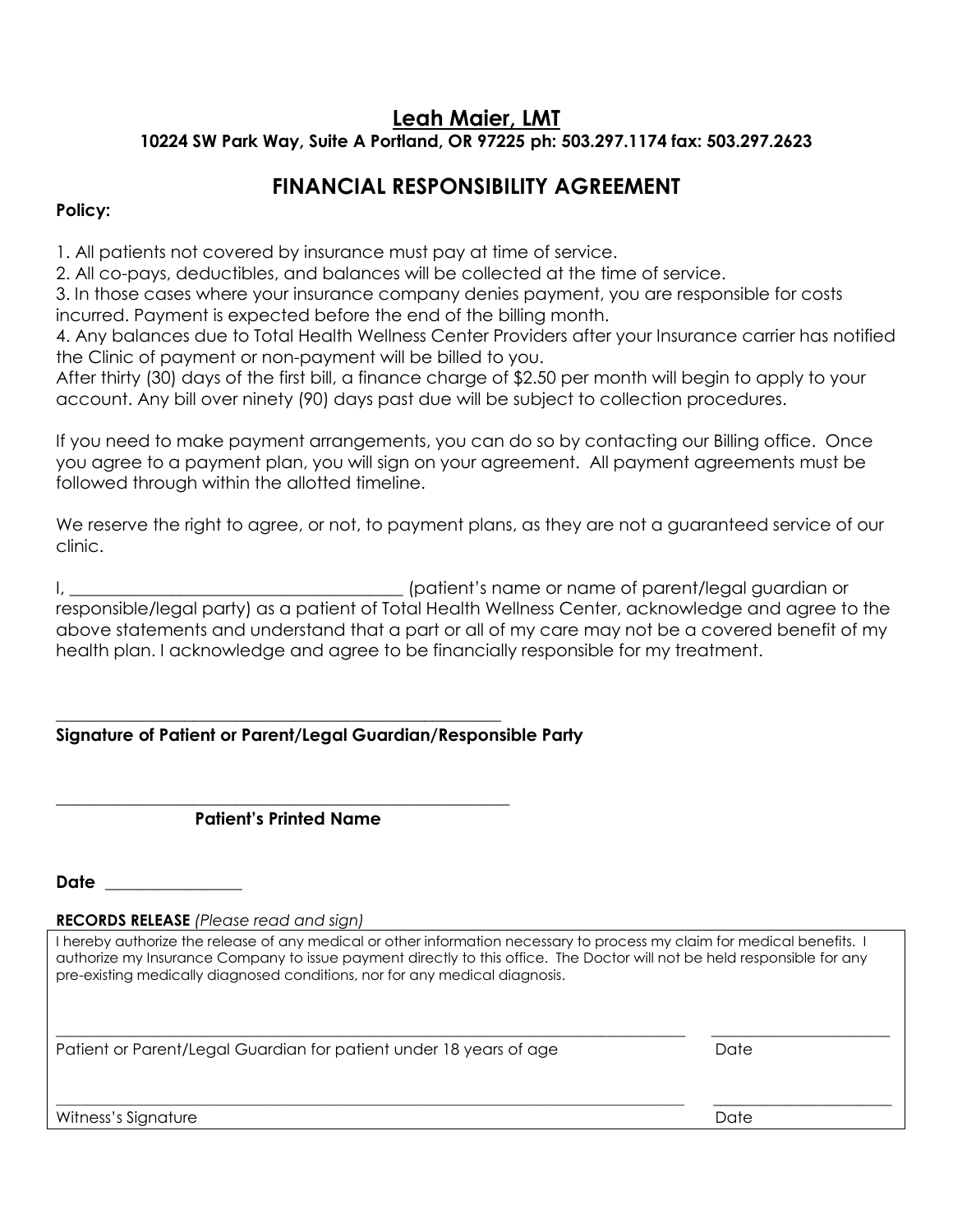## **Leah Maier, LMT 10224 SW Park Way, Suite A Portland, OR 97225 ph: 503.297.1174 fax: 503.297.2623**

## *Acknowledgement of receipt of Notice of Patient Privacy Practices*

I have received the NOTICE OF PATIENT PRIVACY PRACTICES, which describes how The Providers and Representatives of **Total Health Wellness Center** may use and disclose my protected health care information to carry out treatment, payment of services, health care operations and other purposes that are allowed by law. This notice also describes my patient rights and the requirements of **Total Health Wellness Center** to protect my health information.

**Total Health Wellness Center** reserves the right to change the privacy practices that are described in the NOTICE OF PATIENT PRIVACY PRACTICES. All changes will be posted in the clinic. I understand that I may request a copy of this notice at any time and discuss its content with the Privacy Officer.

**Signature of Patient or Personal Representative and Date in American Contract Date** 

**Printed Name of Patient or Personal Representative Description of Personal** *Personal* 

 **Representative's Authority**